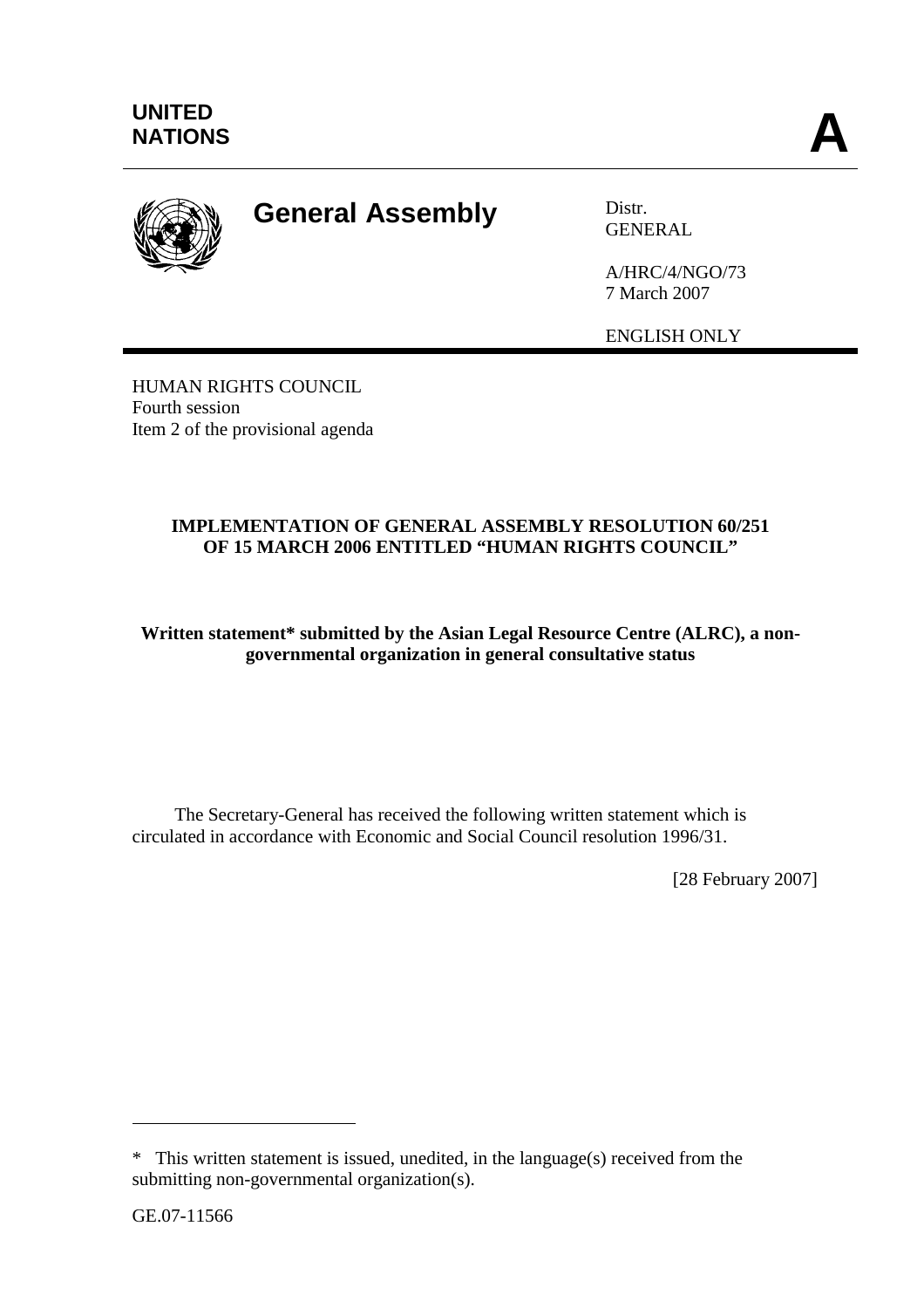## **The problems of immunity and impunity in Sri Lanka**

- 1. The Asian Legal Resource Centre (ALRC) wishes to draw the attention of the Human Rights Council to the problems of blanket immunity and blatant impunity that exist in Sri Lanka, which obstruct any possibility of finding an adequate remedy for human rights violations as is required under article 2 of the ICCPR.
- 2.a Section 35 (1) of the Sri Lankan Constitution states as follows: 'While any person holds office as President no proceedings shall be instituted or continued against him in any court or tribunal in respect of anything done or omitted to be done by him either in his official capacity or private capacity.'
- 2.b The courts in Sri Lanka have interpreted the above article of the Constitution as giving blanket immunity to the President, even in instances when the President may be acting contrary to the Constitution itself. In the Court of Appeal Application 66 of 2006, the court held that if the President by his act or omission violates any provisions of the Constitution, other than articles 44 (a), 129 (2) and 131 (a), he will not be liable to be questioned before a court of law. Following this interpretation given to article 35 (1) there is no legal forum available to challenge any wrongdoings by the president. This case involved a complaint regarding alleged violations of the Constitution by the President of Sri Lanka, due to his failure to comply with the  $17<sup>th</sup>$  Amendment to the Constitution.
- 3. Under emergency and anti-terrorism provisions currently in force, acts committed by State-agents in good faith are excluded and given blanket immunity. Thus, even gross abuses of human rights such as abductions, disappearances, torture may not be investigated or prosecuted due to this blanket immunity.
- 4. Another related problem is that of the impunity that prevails in the country through the prevention of effective investigations into gross abuses of human rights. While this may be illustrated through numerous examples, the killing on August 6, 2006 of 17 aid workers belonging to Action against Hunger (AAH) did not lead to any arrests, despite expressions of concern both locally and internationally at the highest levels. A statement issued by AAH on February 2, 2007, reported that six months after the incident, no suspects had been identified or brought to justice.
- 5. The absence of witness protection has been identified as one of the major causes of impunity and virtual immunity in many cases of crimes and gross abuses of human rights. The success rate of prosecutions in the country is four per cent, and the major reason attributed to the failure of prosecutions is the absence of witness protection. Witnesses either do not come to court or go back on their evidence due to threats to their lives and liberty. The most glaring example of attacks on complainants and victims is the case of Gerard Perera, who was shot on November 21, 2004 and died three days later, while waiting to give evidence at a High Court against several police officers who had tortured him. Earlier, the Supreme Court in a fundamental rights application held that several police officers had in fact tortured him (SCFR 328/2002). Later, a police officer and a person alleged to be his assistant were charged before the High Court of Negombo with his assassination. The fear of such repercussions keeps people away from making complaints or pursuing them. This is more the case in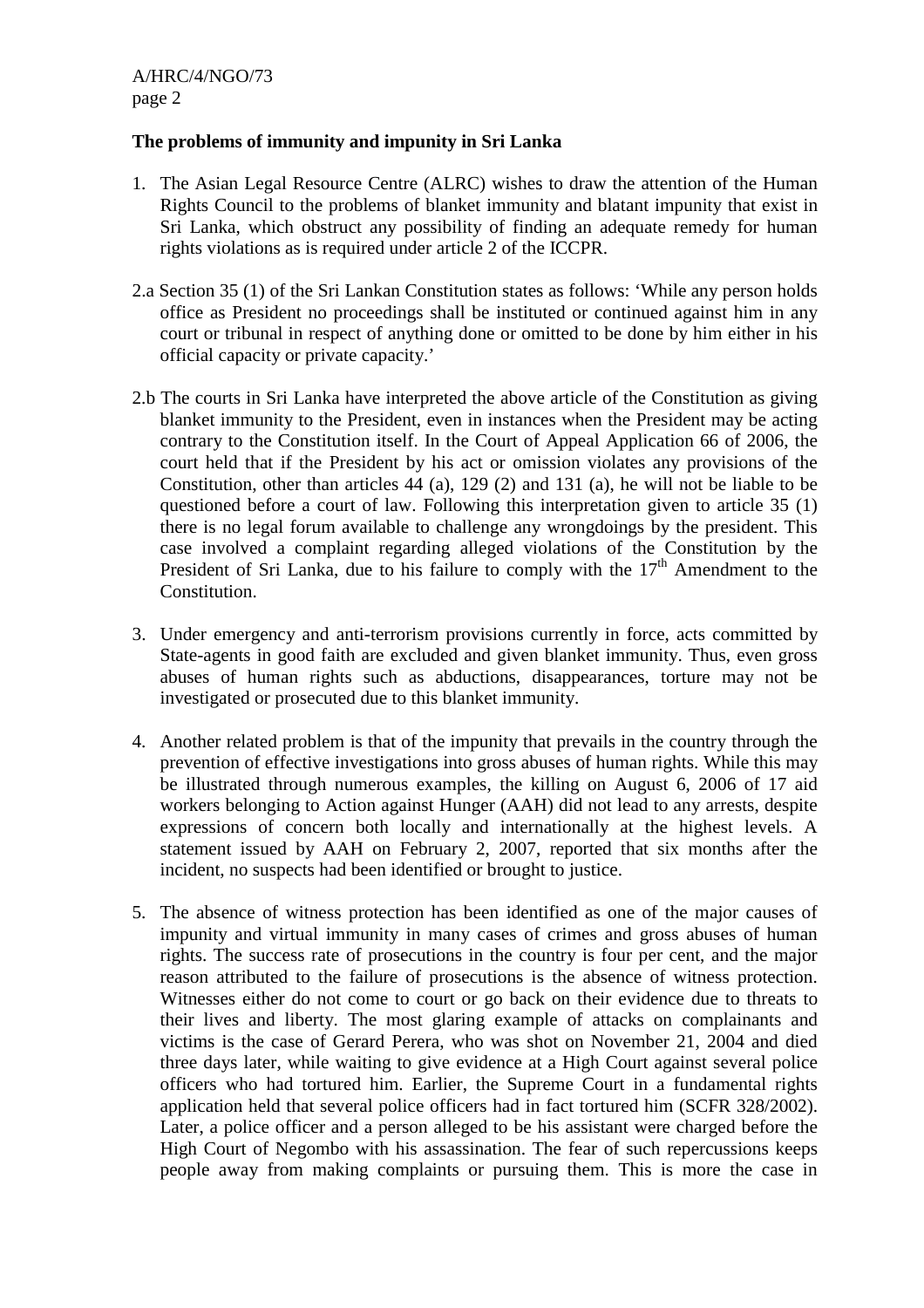instances where the alleged perpetrators are the military, as in the case of the 17 aid workers mentioned in the earlier paragraph. AAH identified the absence of witness protection as one of the main reasons for the failure of any witnesses to give evidence. AAH recommended that "the establishment of a witness protection programme is imperative if we are to find out exactly what happened". The ALRC and its sister organization, the Asian Human Rights Commission (AHRC), have repeatedly pointed out the disastrous effect of the lack of a witness protection law and programme. This lack enables the continued perpetration of abuses and the failure of prosecutions of those responsible.

- 6. Sri Lanka does not have a law relating to command responsibility. As a result, except for those often lower-ranking officers who are the direct perpetrators of the abuses of rights - such as torture, extra-judicial killings, disappearances and the like - the superior officers who hold command responsibility are not being prosecuted. Also in cases of torture, while in recent times there have been several cases filed under the Convention Against Torture and Other Cruel, Inhuman or Degrading Treatment or Punishment Act (CAT Act No. 22 of 1994), no officer above the rank of inspector has been charged under this act. In the case of the torture of Gerard Perera (HC Negombo 326/2003) the officer in charge of the police station whom the Supreme Court had earlier found to be responsible for the torture (SCFR 328/2002), was taken out of the list of the accused on the basis that his liability was only a civil liability, not a criminal liability. An illustration of the absence of the doctrine of command responsibility in Sri Lanka's criminal law is the well known case of the Embilitpitya children, which concerns the abduction and disappearance of 24 Sinhalese schoolchildren. In this case, the Attorney General did in fact prosecute, among others, Brigadier 'Parry' Liyanage, the district coordinating military secretary who was in effective charge of the military in the said area. Notwithstanding the fact that a fact-finding Commission of Inquiry into Disappearances had found that a measure of responsibility was attributable to this senior army officer, he was acquitted in the High Court due to the finding that no evidence could be found to directly link him to the abductions. Thereafter, a fundamental rights violation was filed by the Brigadier, and the Supreme Court did not consider the issue of command responsibility and held that his non-promotion to the rank of Major General was a violation of his rights. The court held that in the absence of direct involvement in the disappearances, Brigadier Liyanage merely occupied a place of authority in the chain of command (SCFR 506/99).
- 7. The delays in hearing criminal cases also contribute to effective immunity. In communication number 1250/2004 filed by Sundara Arachige Lalith Rajapakse, the UN Human Rights Committee held that the delay in the High Court case in this matter violated the rights of the author to an effective remedy under article 2 (3) of the ICCPR. Due to delays, witnesses come under serious threats or are unable to pursue their cases due to other reasons. The ALRC and its sister organization, the AHRC, have made consistent submissions to the government of Sri Lanka as well as to United Nations agencies on this issue. The United Nations Human Rights Committee, in considering the periodic report of Sri Lanka in December 2003, recommended that the State should make provisions for ensuring speedy trials.
- 8. Delays and other deficiencies at the Attorney General's Department, which, under Sri Lankan law, exercises the power of public prosecutor, also lead to impunity. For